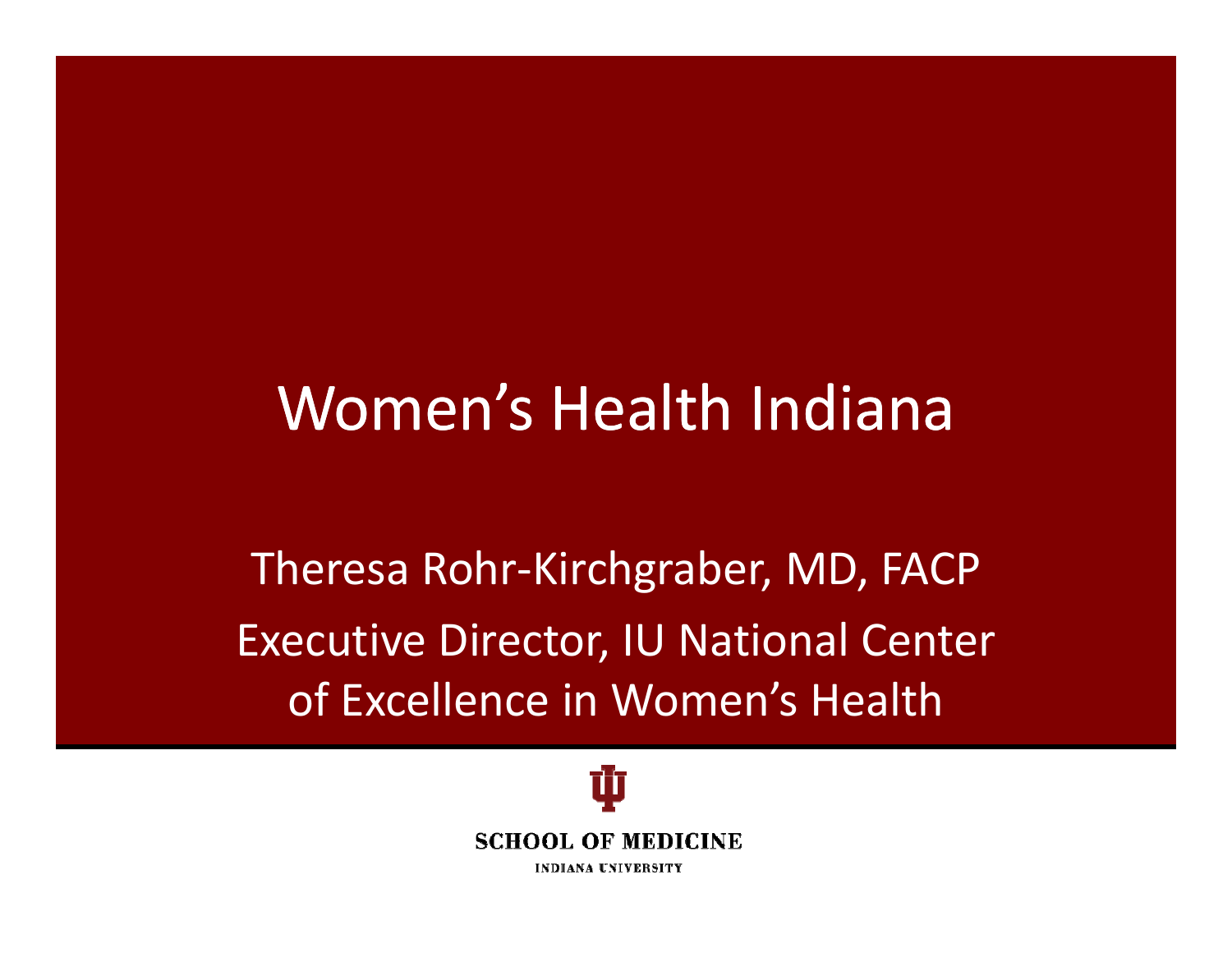# Women's Health=Family Health

- • Women arrange the health care of the family
	- 40 % of men between the ages of 18 and 49 do not have <sup>a</sup> primary‐care doctor
	- 34 % had not seen <sup>a</sup> doctor in more than <sup>a</sup> year
- • Pregnancy and reproductive health
	- Planned pregnancy
	- STI screening
- $\bullet$ Immunizations
- $\bullet$ Early intervention and prevention
- •• Health problems, but they can affect women differently.
	- For example, women may have different symptoms of heart disease
	- Osteoarthritis, obesity and depression ↑
	- Menopause, pregnancy



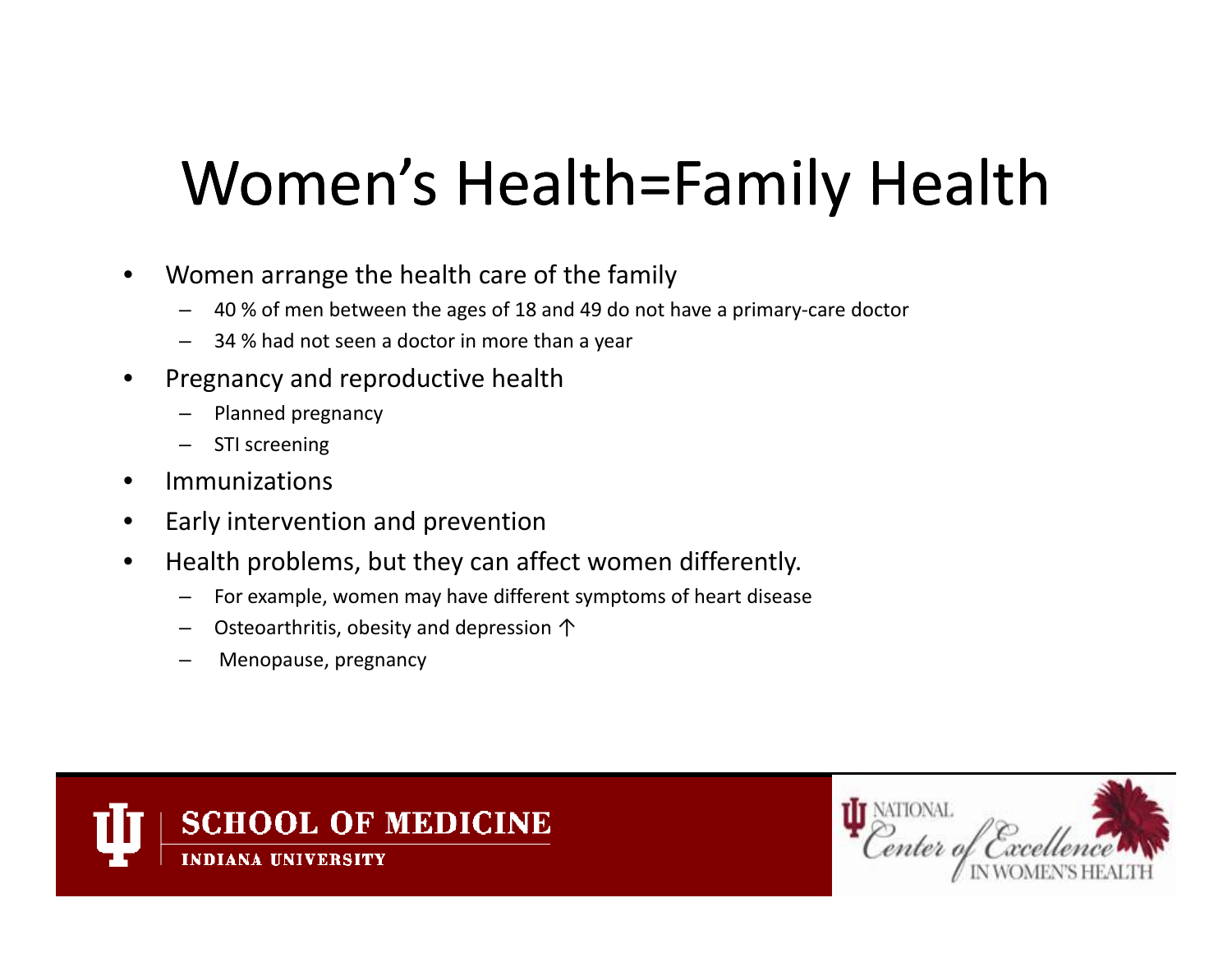### All Females by Age Group 2009

| Heart disease                         | 24.0 |
|---------------------------------------|------|
| 2) Cancer                             | 22.2 |
| 3) Stroke                             | 6.3  |
| 4) Chronic lower respiratory diseases | 5.9  |
| 5) Alzheimer's disease                | 4.5  |
| 6) Unintentional injuries             | 3.5  |
| 7) Diabetes                           | 2.8  |
| 8) Influenza and pneumonia            | 2.3  |
| 9) Kidney disease                     | 2.0  |
| 10) Septicemia                        | 1.6  |



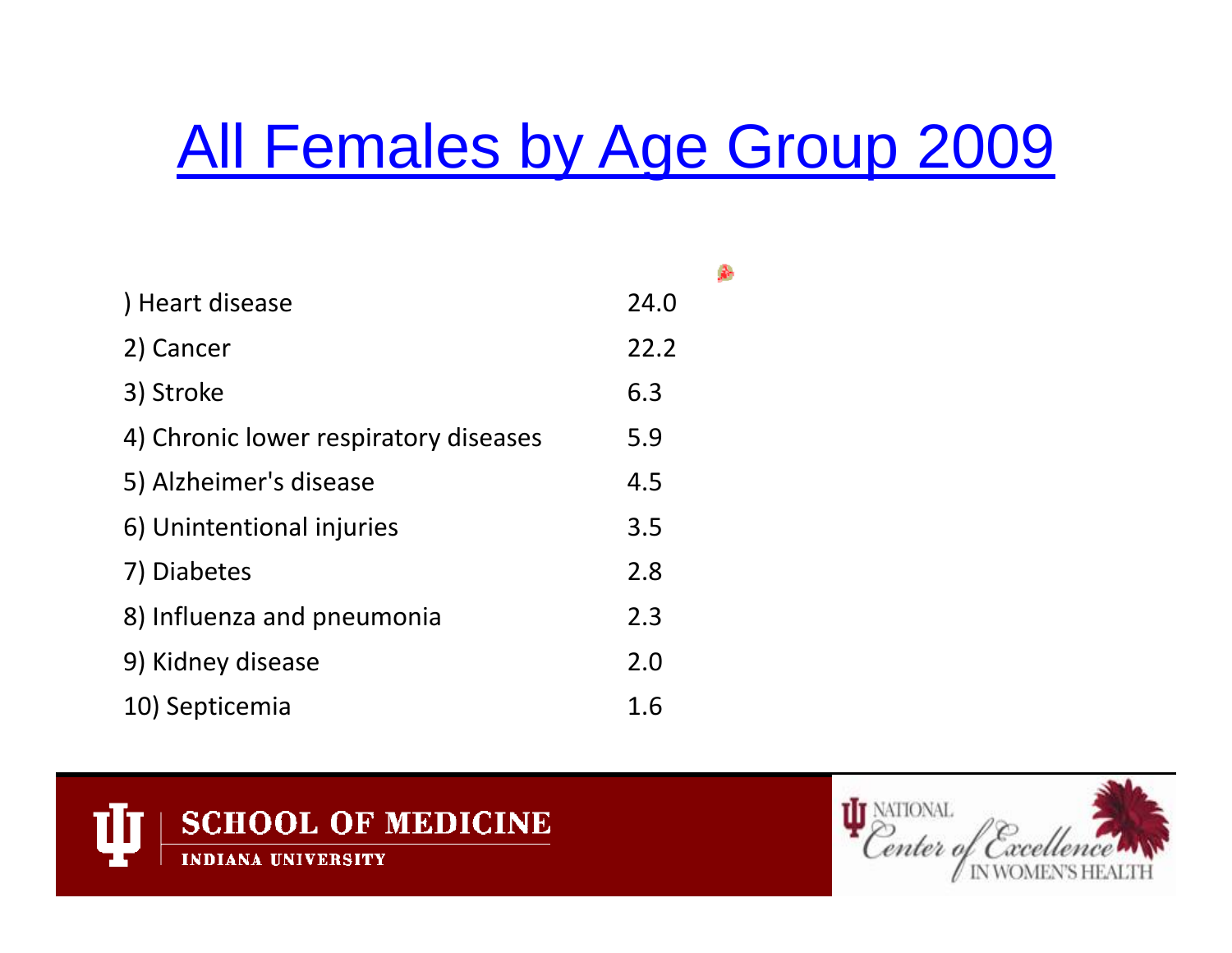#### **5 Most Common Causes of Death, Indiana Compared with United States, 2005**

- Heart Disease
- All Cancers
- Stroke
- Respiratory Disease
- •Injuries



•• Rate per 100,000



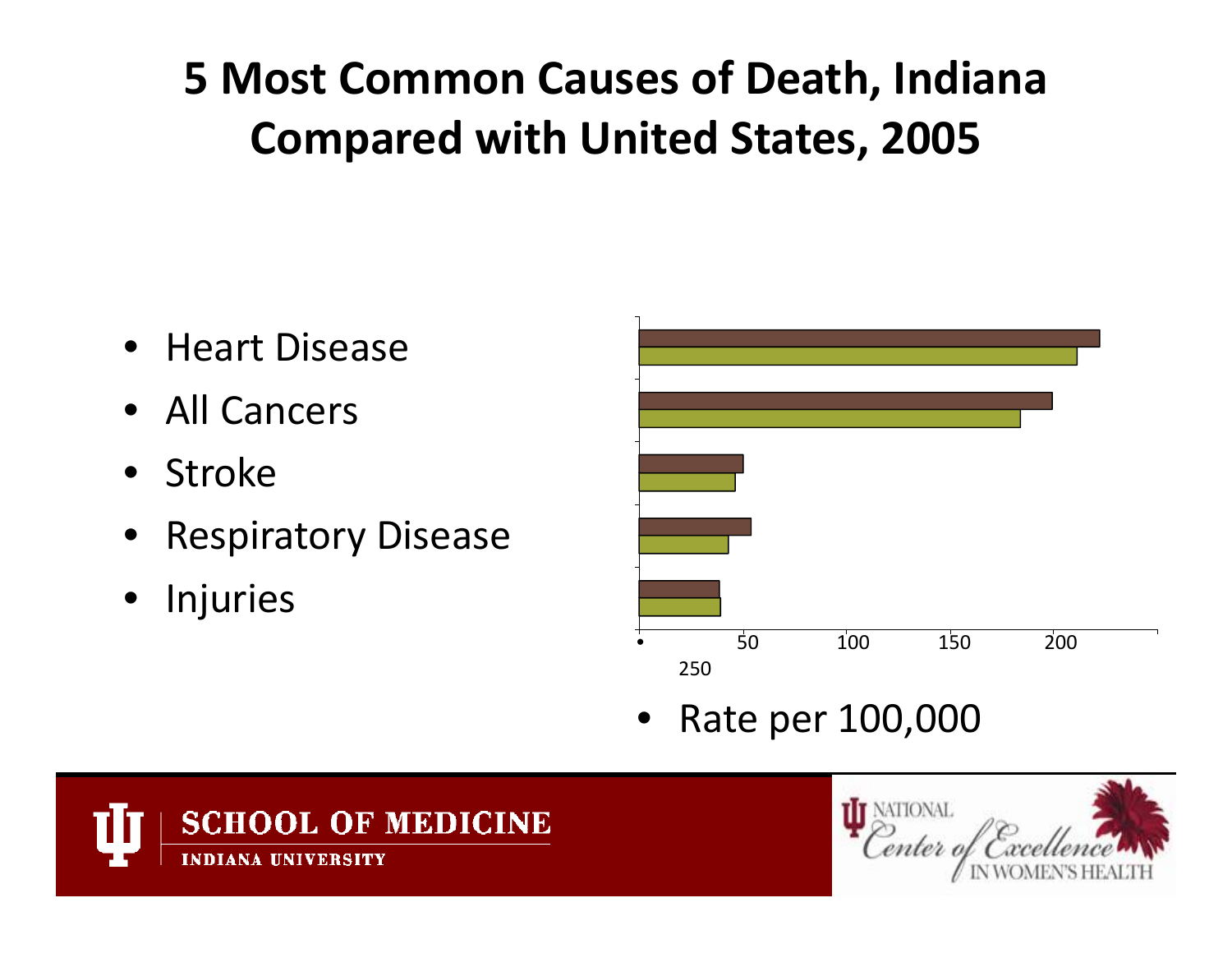#### Women's Health is more than the Bikini





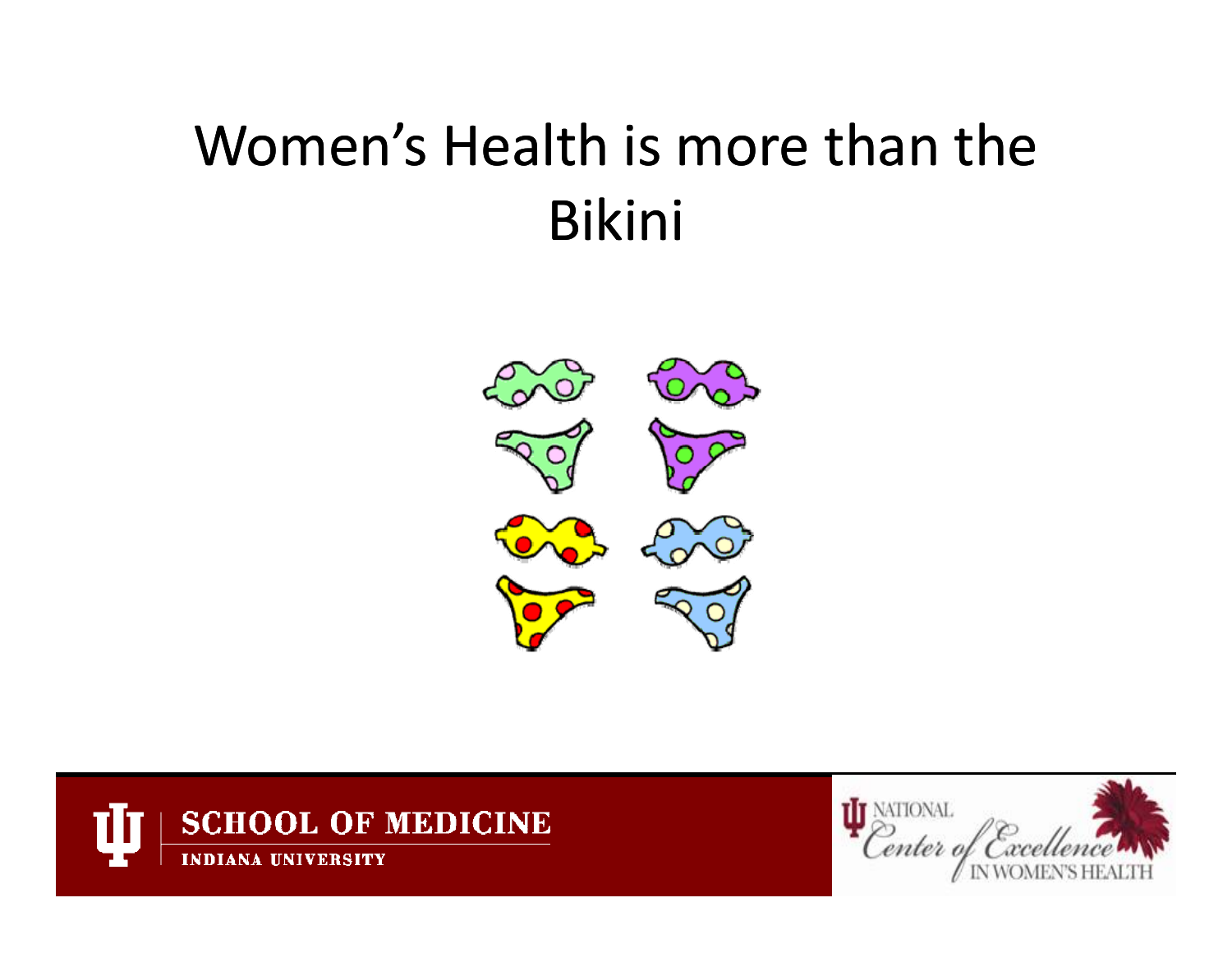Indiana: Percent of Women Age 18 and Older Who Report Having Had <sup>a</sup> Pap Smear Within the Last Three Years, by Race/Ethnicity, 2010

http://www.statehealthfacts.org/profileind.jsp?ind=483&rgn=16&cat=10

|                 | IN %       | US%   |
|-----------------|------------|-------|
| White           | 79.5%      | 82.5% |
| <b>Black</b>    | 86.6%      | 85.4% |
| Hispanic        | <b>NSD</b> | 81.7% |
| <b>Asian PI</b> | <b>NSD</b> | 69.2% |
| <b>NA</b>       | <b>NSD</b> | 77.2% |
| Other           | <b>NSD</b> | 75.2% |



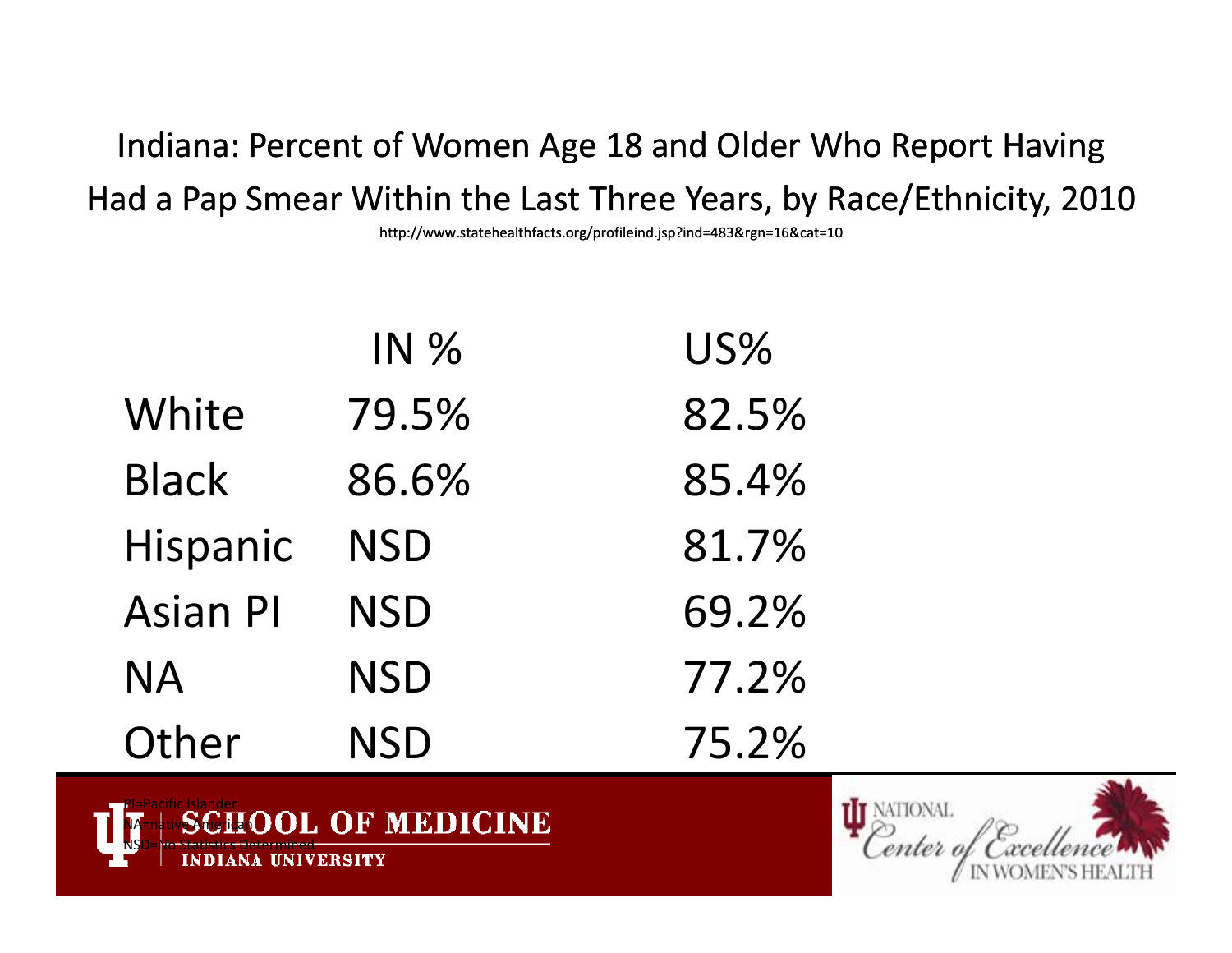## NCI Center to Reduce Cancer Health Disparities (CRCHD)

High rates of cervical cancer are an indicator of broader problems in access to health care.

High rate of cervical cancer is <sup>a</sup> *sentinel* marker indicating larger, systemic health care issues.



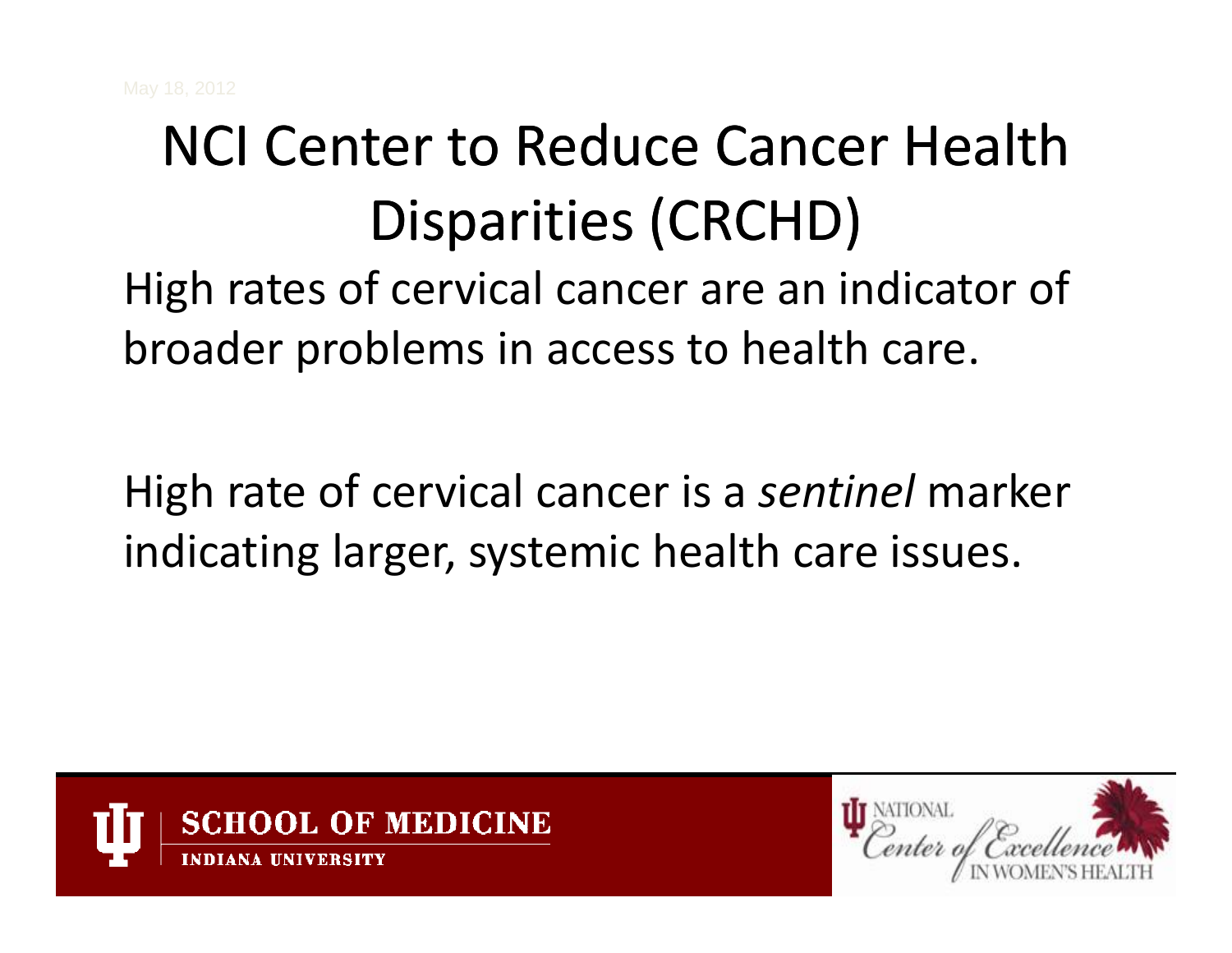# Healthy Hoosier Women



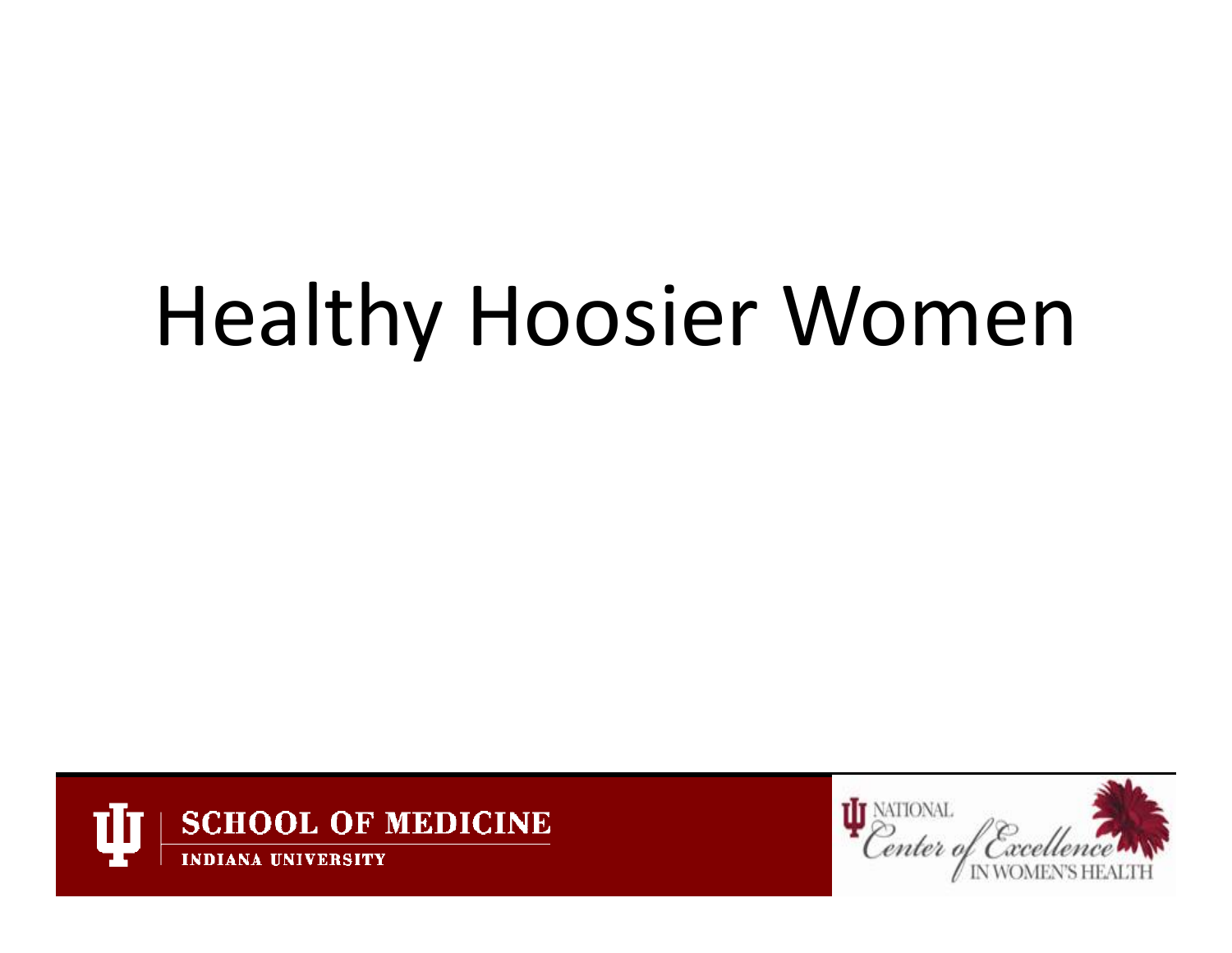## Big ticket items

- Economic Growth
	- –– Increased insurance coverage
- Access to health care professional
	- Increase #'s of medical students and resident
- •Improve mental health services
- •Programs to ↓domestic violence
- $\bullet$ • Increase coverage for underinsured/uninsured
	- In 2007, 17% of adults (18‐64 )lacked health care coverage



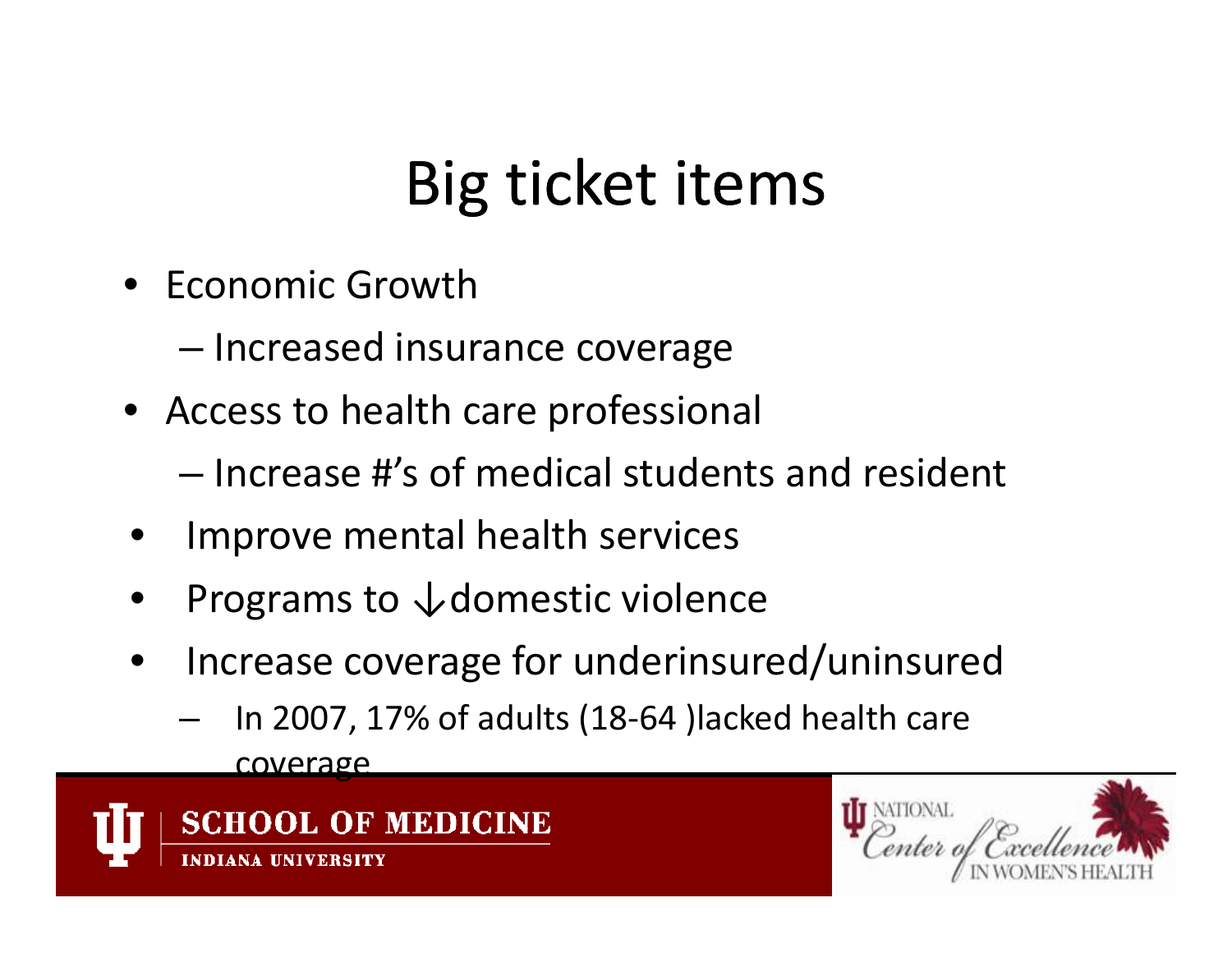### On the Home Front

#### • **Quit smoking**

– 24% of adults and 23% of HS students smoke

#### • **Know your BMI**

– 63% of adults overweight or obese and 15% of high schools students were overweight

#### • **↑fruit and vegetable consumption**

– 82% of HS students and 77% of adults consumed ≤5 fruits and vegetables per day



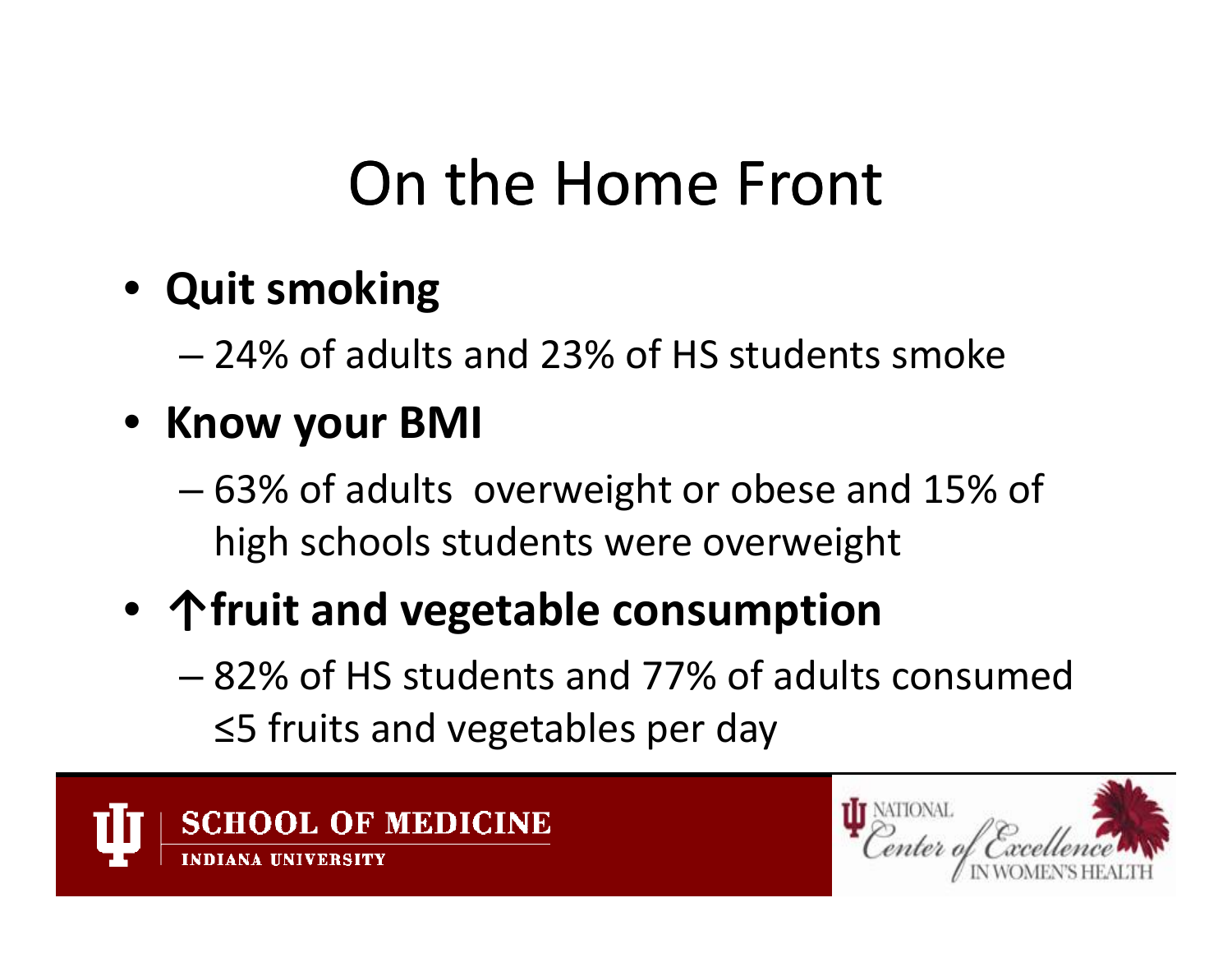• 个Physical Activity

– 52% of adults not engaged in physical activity

- Get screened
	- 44% have not had colonoscopy (60%↓colon cancer)
	- 28% of women had no mammogram/2 years